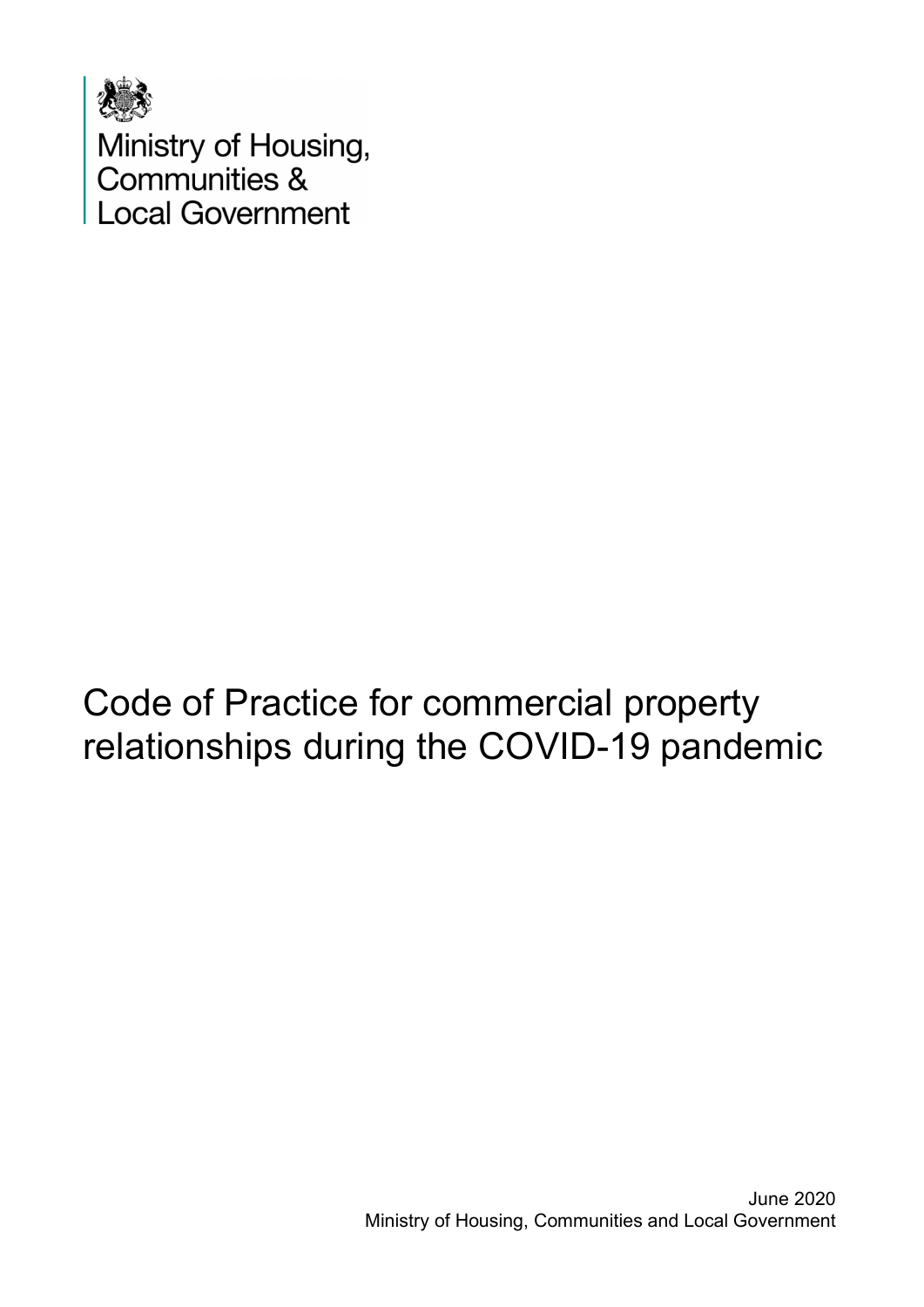

© Crown copyright, 2020 Copyright in the typographical arrangement rests with the Crown. You may re-use this information (not including logos) free of charge in any format or medium, under the terms of the Open Government Licence. To view this licence visit <http://www.nationalarchives.gov.uk/doc/open-government-licence/version/3/> This document/publication is also available on our website at [www.gov.uk/mhclg](http://www.gov.uk/mhclg) If you have any enquiries regarding this document/publication, complete the form at <http://forms.communities.gov.uk/> or write to us at: Ministry of Housing, Communities and Local Government Fry Building 2 Marsham Street London SW1P 4DF Telephone: 030 3444 0000 For all our latest news and updates follow us on Twitter: <https://twitter.com/mhclg> June 2020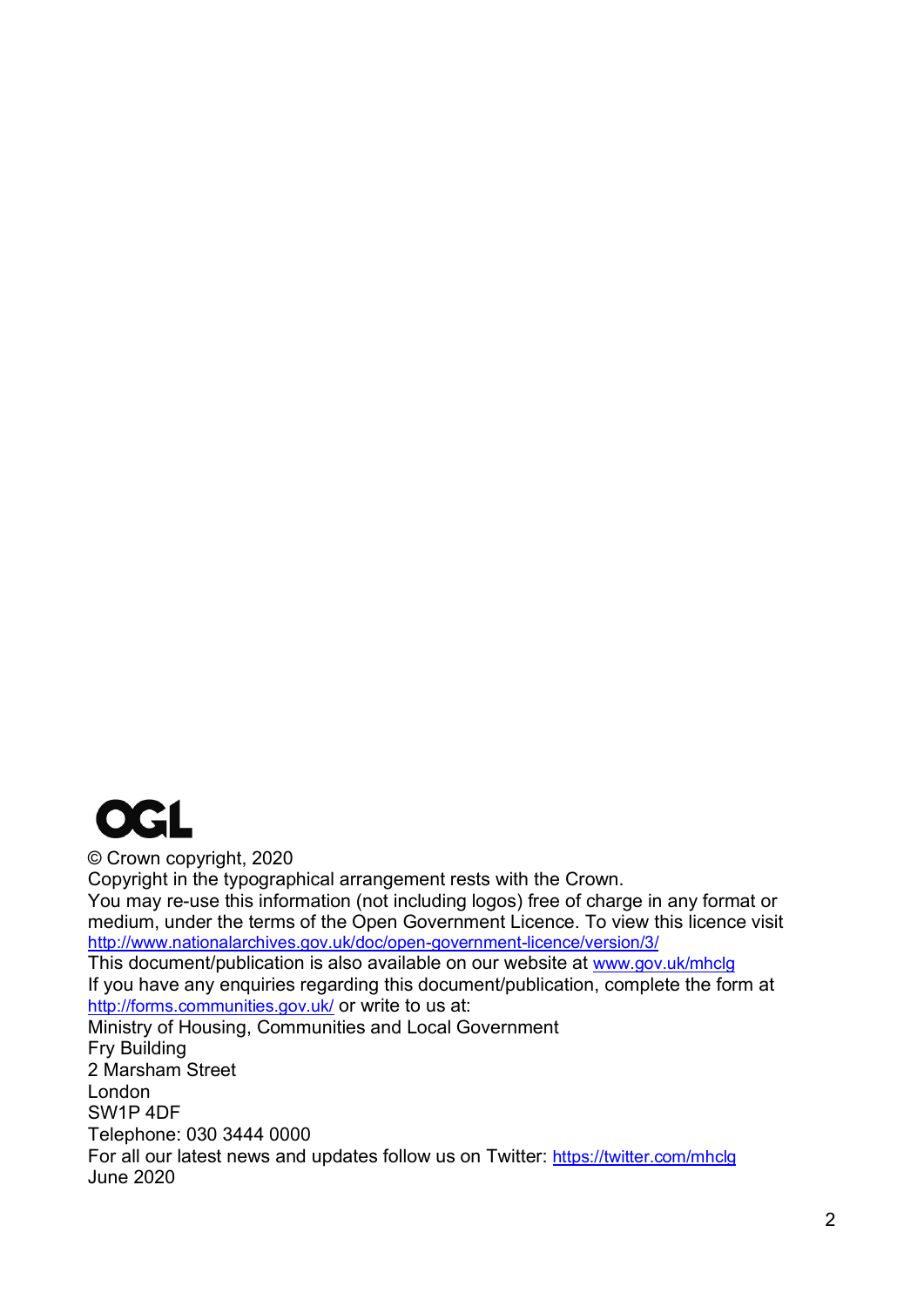#### **Contents**

| <b>Ministerial Foreword</b>   | $\overline{4}$ |
|-------------------------------|----------------|
| Introduction                  | 5              |
| Principles                    | 8              |
| New arrangements              | 8              |
| Service and insurance charges | 10             |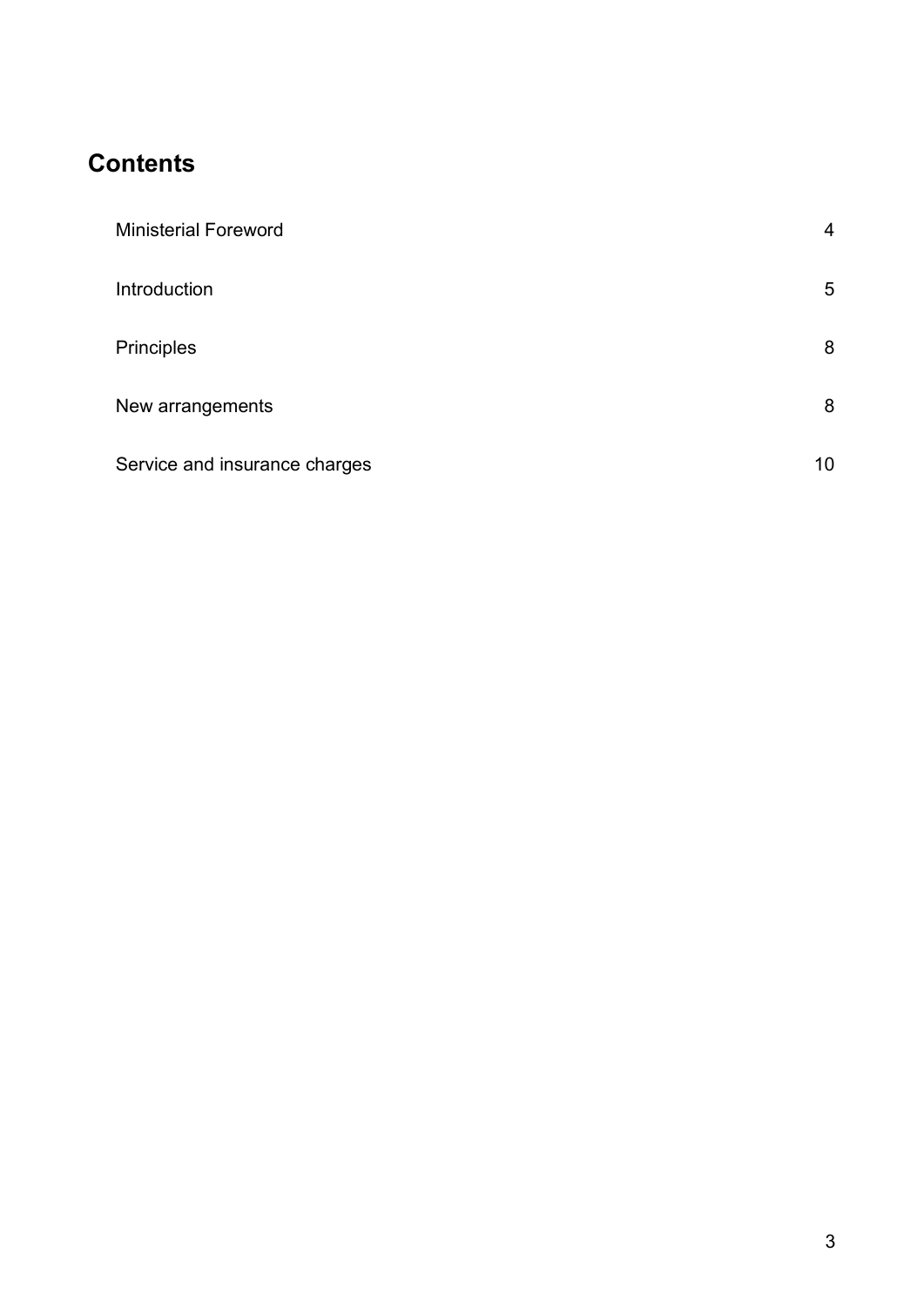## <span id="page-3-0"></span>Ministerial Foreword

Our commercial property sector is respected across the world and has attracted record international investment in recent years. It acts as a foundation for our economy, providing our businesses with space to operate even as their needs change. Likewise, commercial landlords rely on a vibrant and growing business community to occupy their properties.

The current pandemic, and the necessary restrictions government has introduced to constrain it, represent an unprecedented challenge for both tenants and landlords. While some of these restrictions are now being lifted, we know that the economic disruption of coronavirus will continue to be felt for some time.

Our objective for the commercial property sector during this period is simple: to provide the right support to those in the chain of commercial property payments, from customers, to tenant businesses, to commercial landlords and lenders, so that our economy can recover swiftly. To date, this has meant enacting a moratorium on forfeitures and associated measures for tenant businesses and making available over £330bn of guaranteed loans. This in addition to a significant package of interventions including business rate relief and the world-leading Coronavirus Job Retention Scheme.

Now, this code will support businesses to come together to negotiate affordable rental agreements. It builds upon the discussions already taking place by giving those tenants and landlords affected by the crisis the tools to come to a mutually beneficial agreement; ensuring that best practice becomes common practice.

Government has always been clear that tenants who are able to pay their rent in full should continue to do so, whilst those businesses that cannot pay in full should communicate with their landlord and pay what they can. Landlords should also provide support to businesses if they too are able to do so.

This Code of Practice sits alongside other measures, such as the moratorium on forfeiture of commercial leases and changes to Commercial Rent Arrears Recovery, statutory demands and winding up petitions, which provide tenant businesses the breathing space to work with landlords and other partners on a plan for a sustainable future. But these measures cannot last forever, which is why we have worked closely with leading business groups to publish this Code of Practice.

Our transition back to normality will take time and government will continue to monitor the economy to determine whether further intervention is necessary. This Code of Practice represents a good starting point on our road to economic recovery.

Minister for Regional Growth and Local Government<br>
Union<br>
Union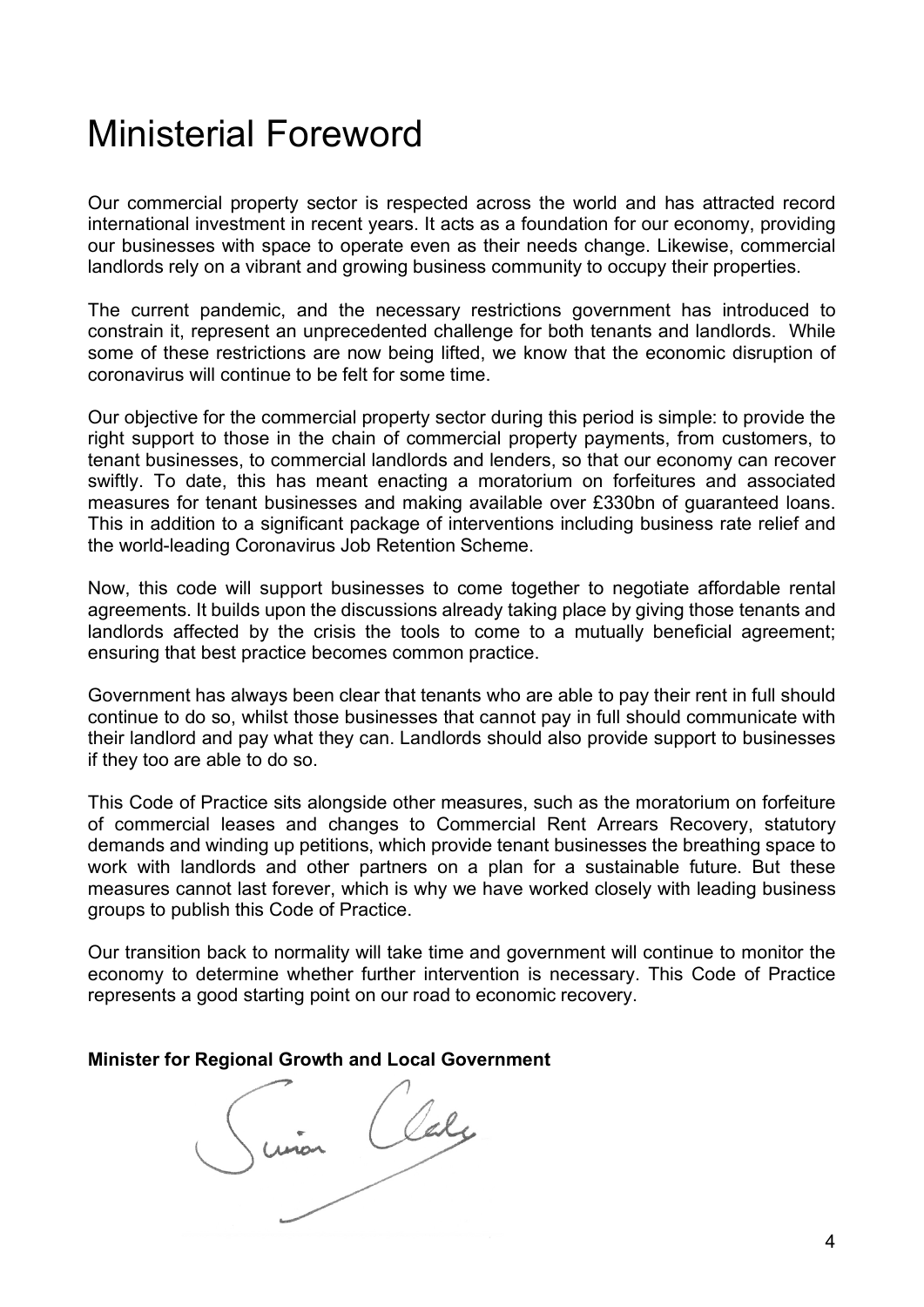# <span id="page-4-0"></span>Introduction

- 1. This Code of Practice is published in response to the impacts of COVID-19 on landlords and tenants in the commercial property sector and covers the whole of the United Kingdom. It is intended to reinforce and promote good practice amongst landlord and tenant relationships as they deal with income shocks caused by the pandemic. This is a voluntary code and does not change the underlying legal relationship or lease contracts between landlord and tenant and any guarantor.
- 2. COVID-19 and the associated closure measures have had a significant impact on the economy, and on the income of the hospitality, leisure and retail industries in particular. Businesses will continue to feel the effects of this as the economy recovers from the shock of this pandemic. In this situation, it is in the interests of both landlords and tenants to do everything reasonable to enable otherwise viable businesses to continue operating through the period of recovery. This means that landlords and tenants must work together collaboratively and many will want to find temporary, and where possible sustainable, arrangements outside of the existing letter of their leases in order to create a shared recovery plan. The aim of this code is to facilitate those discussions by communicating best practice and presenting a unified approach.
- 3. The legal position is that tenants are liable for covenants and payment obligations under the lease, unless this is renegotiated by agreement with landlords. Tenants who are in a position to pay in full should do so. Tenants who are unable to pay in full should seek agreement with their landlord to pay what they can, taking into account the principles of this code. This will allow landlords to support those tenants who are in greatest need and to maintain development activity which will contribute to economic recovery. It also means landlords should provide support to a tenant where reasonably possible, whilst having regard to their own financial commitments and fiduciary duties.
- 4. We all recognise the difficulties that many tenants are facing, particularly those affected by the closures during lockdown. Not all will be in the same position as they previously were in terms of ability to pay rent and it may be in the interest of both parties to reach a new temporary agreement. We hope this code will help provide options for tenants and landlords to discuss, and that this will in particular help smaller businesses without access to significant legal or other resources. Tenants experiencing temporary severe hardship as a result of the impact of coronavirus should feel able to approach their landlords to discuss a request for support. Landlords should be willing to consider a reasonable case put forward by a tenant in such distress and whether some temporary arrangement the landlord can reasonably offer might enable the tenant to survive.
- 5. Where government support (for example the Coronavirus Job Retention Scheme, loans, grants, Business Rates Relief or VAT deferral) has been provided to businesses, whether landlord or tenant, this support is intended to help them meet the costs of maintaining their businesses and saving jobs. We recognise rent is one of these costs.
- 6. This code applies to all commercial leases held by businesses which have been seriously negatively impacted by the COVID-19 crisis, whether, for example, in the hospitality, retail, leisure, office, industrial and logistics, ports, or rural sectors – but it is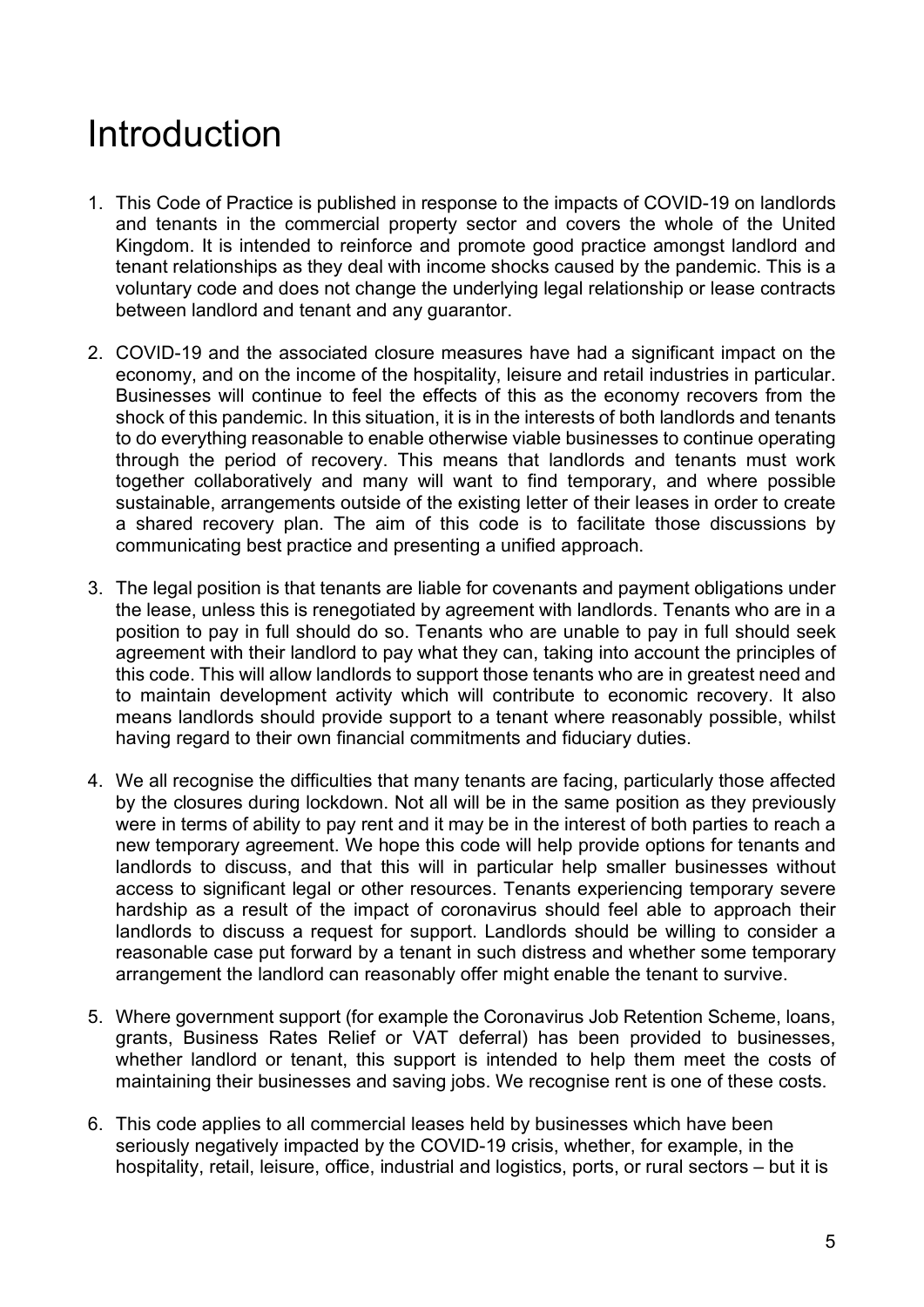expected that the hospitality, leisure and parts of the retail sectors will have most need of it. Businesses within the agricultural sector may also want to consider the principles included, whilst acknowledging the differing legal framework for agricultural tenancies.

- 7. Each relationship will need to respond to these circumstances differently. Therefore, this code is voluntary and presents options for how to agree new payment arrangements. The relationship between landlord and tenant is defined by law (and by contract in Scotland), and parties may wish to seek legal advice when agreeing payment arrangements.
- 8. Both parties should take into account the impact of any changes to the long-term viability of their businesses. They should also consider any resources that may be available to them and, having regard to their duties and other stakeholders, be willing to consider renegotiating rent where possible to ensure the continuation of viable businesses.
- 9. Some landlords and tenants will have already come to new arrangements in response to COVID-19 shocks and have followed best practice in doing so. We expect these arrangements will be honoured and the publication of this code does not change that. Similarly, government recognises that there will be circumstances where parties are unable to reach agreement and that other measures may be necessary.
- 10.Landlords and tenants are encouraged to engage with their lenders and finance providers to seek flexible support in relation to their existing financial arrangements where this is needed. UK Finance has issued the following guidance in advance of this code: [https://www.ukfinance.org.uk/covid-19/business-support/support-for-commercial](https://www.ukfinance.org.uk/covid-19/business-support/support-for-commercial-landlords)[landlords](https://www.ukfinance.org.uk/covid-19/business-support/support-for-commercial-landlords)
- 11.Current government interventions, including the moratoriums on forfeiture and antiirritancy measures in England/Wales/Northern Ireland and Scotland respectively, do not undermine or permanently alter the existing legislative framework governing the relationship between tenant and landlord. These interventions are intended to be exceptional, time-limited measures to deal with unprecedented times of acute market shock. Government is also currently legislating to limit use of statutory demands and winding up petitions until 30 September through the Corporate Governance and Insolvency Bill.
- 12.The following organisations have endorsed this code and will encourage their members to adhere to the principles and approach. The code, and the signatories' support of it, will apply until 24 June 2021. To date, signatories include the following leading representative bodies who formed the code's steering group:
	- a. British Chambers of Commerce
	- b. British Property Federation
	- c. British Retail Consortium
	- d. Commercial Real Estate Finance Council Europe
	- e. Revo
	- f. Royal Institution for Chartered Surveyors
	- g. UKHospitality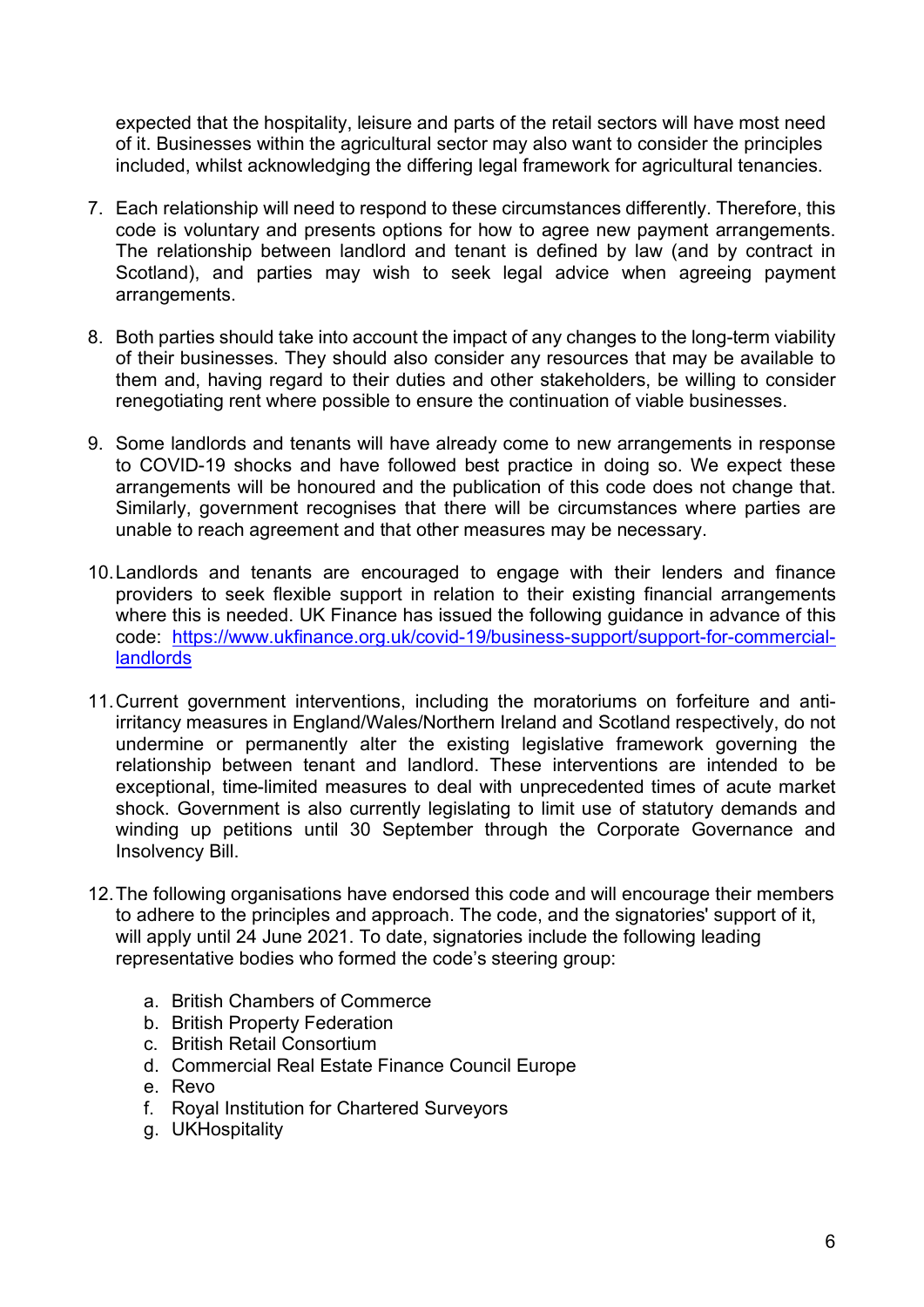- 13.Signatories also include the following organisations who support the code's principles:
	- a. Agricultural Law Association
	- b. Association of Convenience Stores
	- c. British Beer and Pubs Association
	- d. British Independent Retailers Association
	- e. Central Association of Agricultural Valuers
	- f. Country Land Association
	- g. Federation of Small Businesses
	- h. Property Owners Forum
	- i. Scottish Property Federation
	- j. Tenant Farmers Association and Tenant Farmers Association Cymru
	- k. UKActive
	- l. UK Major Ports Group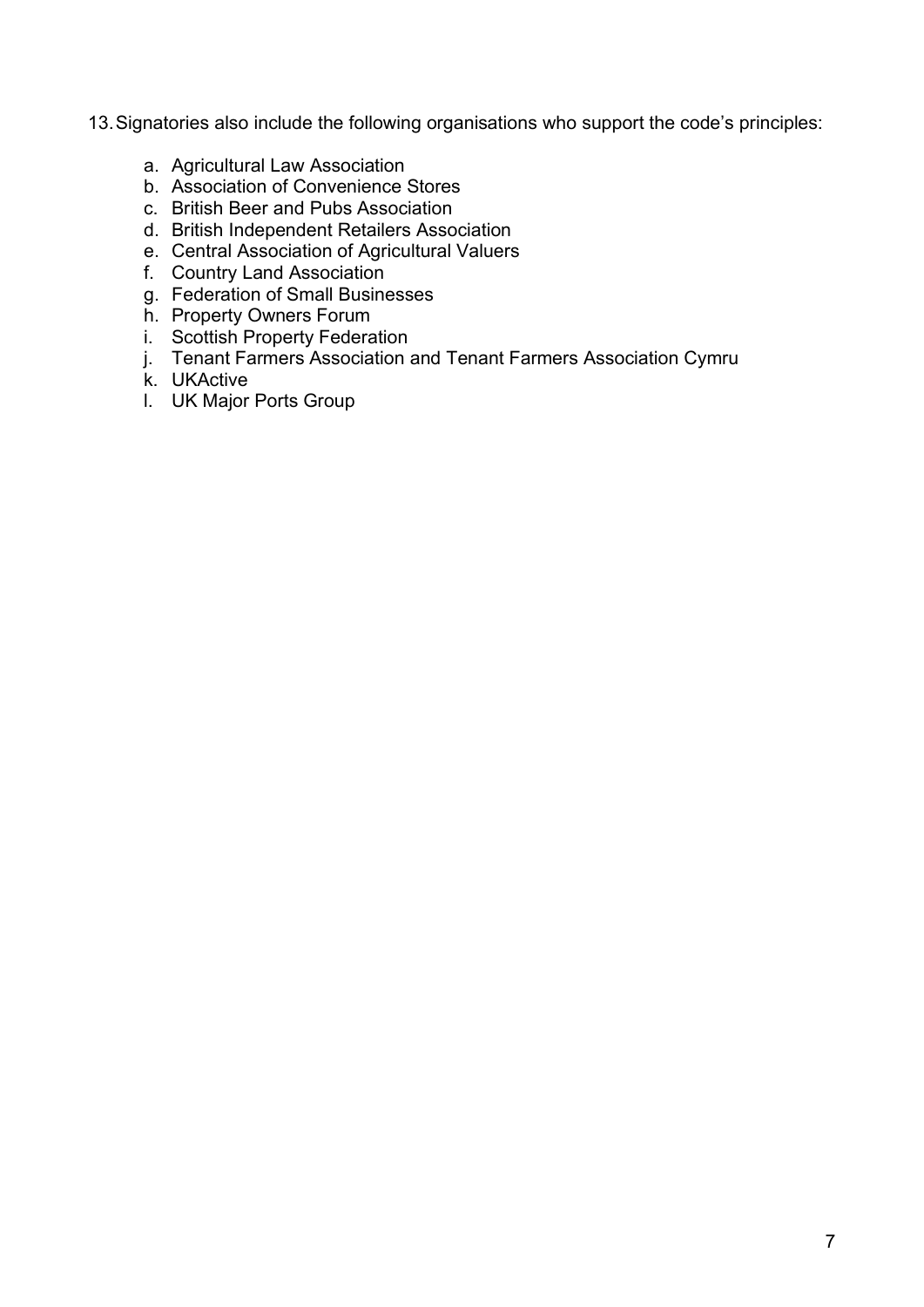# <span id="page-7-0"></span>**Principles**

- 14.**Transparency and Collaboration:** We have a mutual interest in business continuity that reaches far beyond the extent of this pandemic. We are economic partners, not opponents. Therefore, in all dealings with each other, in relation to this code and the COVID-19 crisis, we will act reasonably, swiftly, transparently and in good faith. This is without prejudice to requirements of reasonableness as exist in any regulatory regime or in relation to legislation.
- 15.**A Unified Approach:** We will endeavour to help and support each other in all of our dealings with other stakeholders, including governments, utility companies, banks, financial institutions and others, to achieve outcomes reflecting this code's objectives and to help manage the economic and social consequences of COVID-19.
- 16.**Government Support:** Where businesses (whether landlord or tenant) have received government COVID-19 related subsidies or reliefs (for example the Job Retention Scheme, loans, grants, business rates relief or VAT deferral), we recognise that this support has been provided to help businesses meet their commitments. This will include a spectrum of costs from supplies of goods and services as well as rent and other property costs such as insurance, utilities and service charges.
- 17.**Acting Reasonably and Responsibly:** We will operate reasonably and responsibly, recognising the impact of COVID-19, in order to identify mutual solutions where they are most needed.
- 18.We recognise there will be cases where landlords and tenants have followed these principles but have been unable to reach a specific agreement. They might both feel that a negotiated outcome could still be achieved and therefore a third party mediator could be employed by mutual agreement of tenants and landlords to help facilitate negotiations (if the cost of this is proportionate and with the understanding both sides would bear their own costs).

### <span id="page-7-1"></span>New arrangements

- 19.Every landlord and tenant relationship is different and we respect the rights of parties to settle on an arrangement that reflect this. However, in seeking an arrangement and any changes to rental payments, both parties should act in good faith, reasonably and flexibly as set out in the principles above.
- 20.Tenants seeking concessions should be clear with their landlords about why this is needed. This means being prepared to be transparent and explaining their request by providing financial information about their business. This should be to an appropriate and relevant extent, which may differ from case to case. Landlords should provide concessions where they reasonably can, taking into account their own fiduciary duties and financial commitments, and landlords seeking to refuse concessions should be clear with their tenants about why they are doing so. This means providing a reasonable explanation of their decision which clearly takes into account the information provided by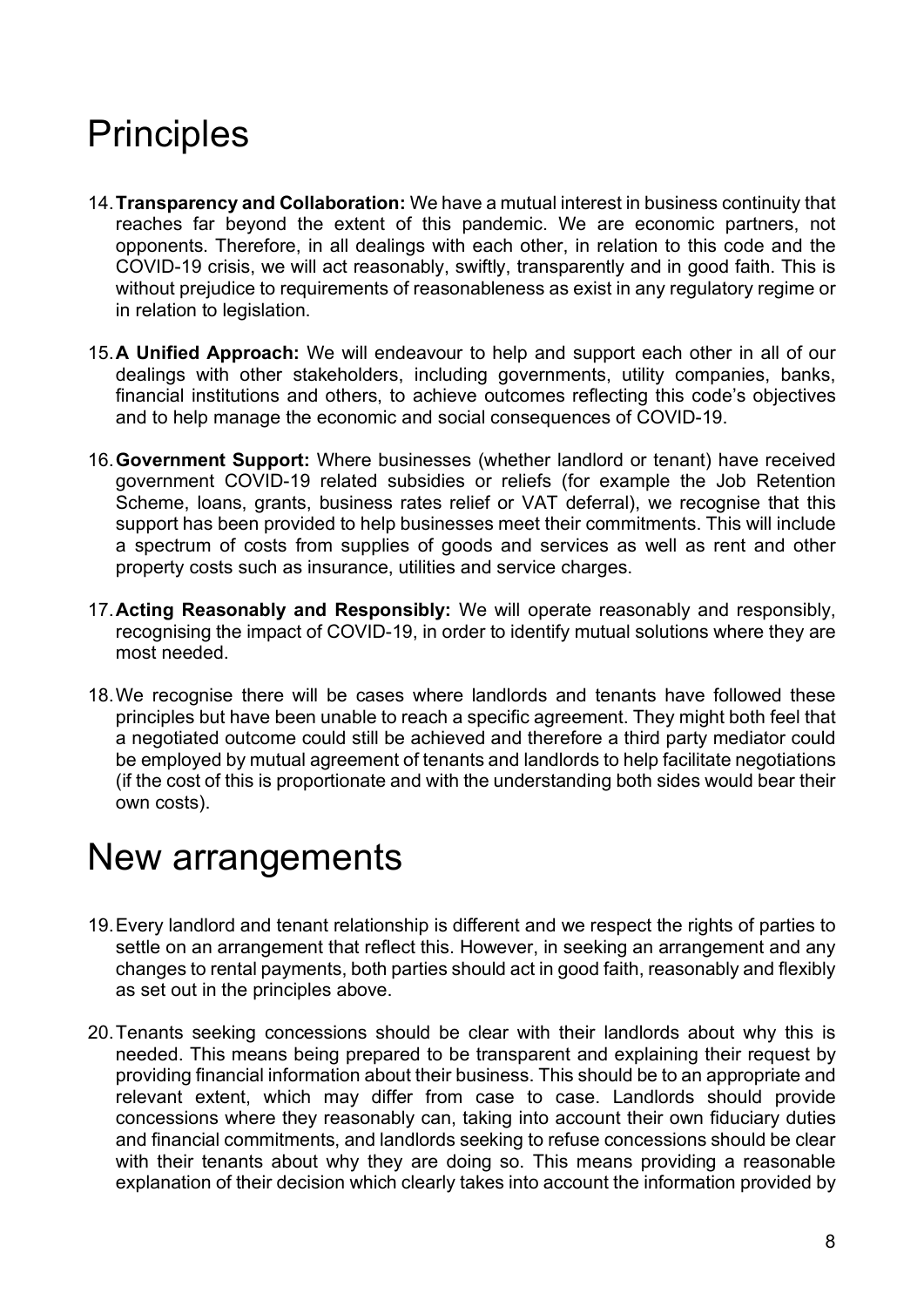the tenant. Both parties will want to consider how to protect commercially sensitive information as part of this process.

- 21.In considering a tenant's request to renegotiate their rent, landlords may wish to bear in mind the impact of the following issues on the entire business of both the tenant and the landlord. This is not an exhaustive list but could give an indication of the extent to which the tenant's financial position has been impacted across their entire business:
	- a. Closure period impacting the tenant's business and ability to trade via other means.
	- b. Duration and extent of restricted trading due to social distancing requirements.
	- c. Extra costs and obligations through protecting customers to adhere to social distancing requirements.
	- d. Needs of other stakeholders, such as banks, employees and suppliers, during this period.
	- e. Government support received and how this has been used.
	- f. The tenant's previous track record under its lease terms and any concessions to the tenant already agreed.
	- g. The impact that providing support may have on the tenant's competitors and on other support already offered to tenants.
	- h. Possible alternative considerations in a regulated sector. For example, pubs that are regulated under the Pubs Code.
- 22.Agreeing and adhering to a new arrangement agreed to by both parties should protect against forfeiture (or irritancy in Scotland) for non-payment of rent under the previous lease terms (to the extent that the rent has been amended by the rent payment plan) after the Coronavirus Act 2020 moratorium on forfeiture (and similar measures in Scotland) is lifted and for so long as the rent payment plan applies. It should also apply to leases not covered by the moratorium (e.g. agricultural).
- 23.The below sets out options of new arrangements that could be agreed to by both parties. While we all want to see cooperation and parties working together, these options are intended as suggestions and parties are not obliged to adopt them. This is not intended as an exhaustive list and parties may wish to suggest and come to other arrangements not set out below. Parties should also not take any inference from the order in which they are listed:
	- a. A full or partial rent-free period for a set number of payment periods.
	- b. A deferral of the whole or part of the rent for one or more payment periods.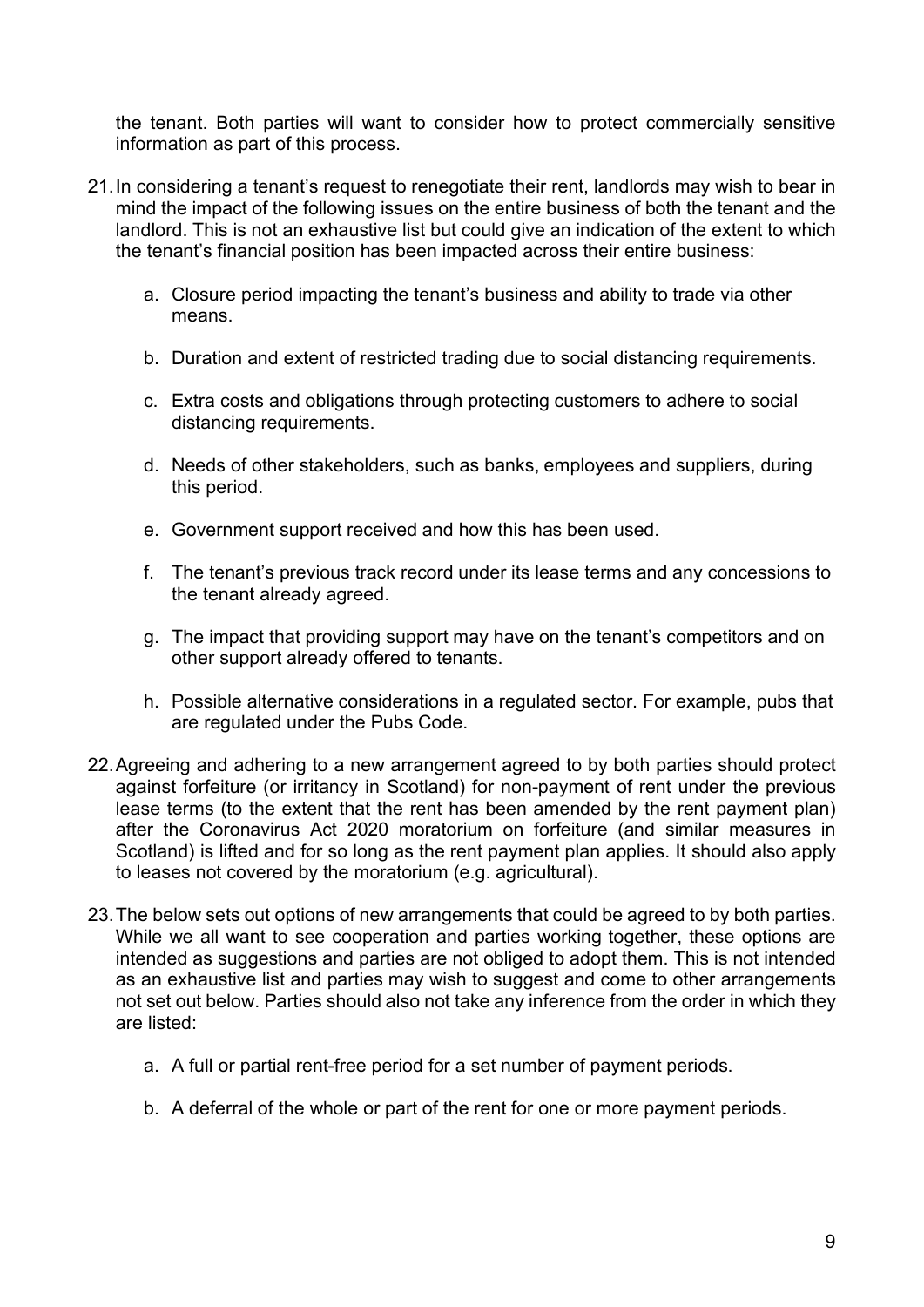- c. The payment of the rents over shorter payment periods for a set time (e.g. monthly rather than quarterly) including provision for their payment in arrears.
- d. Rental variations to reduce ongoing payments to a current market rate and/or to provide for all or part of the rent to be paid as a proportion of turnover of the site, incorporating any period during which the site was closed.
- e. Landlords drawing from rent deposits on the understanding that the landlord will not then require that the deposits be 'topped up' by the tenant before it is realistic and reasonable to do so.
- f. Reductions in rent, either in whole or part, across other units occupied by the tenant and owned by the landlord, as part of a negotiated agreement applying to a portfolio of units.
- g. Landlords waiving contractual default interest on unpaid rents or rents paid in arrears to make payment plans more affordable.
- h. Provisions for ending the solutions on a fixed date, or on reaching the trigger point of particular circumstances.
- i. Tenants and landlords agreeing to split the cost of the rent for the unoccupied period between them.
- j. Any of the above in return for other arrangements e.g. a reversionary lease on reasonable terms, the removal of a break right in favour of the tenant, or an extension of the lease.

### <span id="page-9-0"></span>Service and insurance charges

- 24.It is important that buildings continue to be insured and safely maintained so that they are ready to support the economy's recovery after the COVID-19 crisis. Any service charge and insurance charge payable under the lease is not profit-making, and, unless otherwise agreed, needs to be paid in full. Recognising the impact this may have on tenants' finances, in relation to service charges:
	- a. These should be reduced accordingly where the lack of use of a property has lowered the service charge costs incurred.
	- b. Conversely, it is acknowledged that in some cases there may be additional service costs required, e.g. in order to operate a building which complies with health and safety requirements in the context of COVID-19, or recommissioning where buildings are reopened.
	- c. Landlords should ensure that service charge costs are reduced where practicable and consistent with providing best value for occupiers.